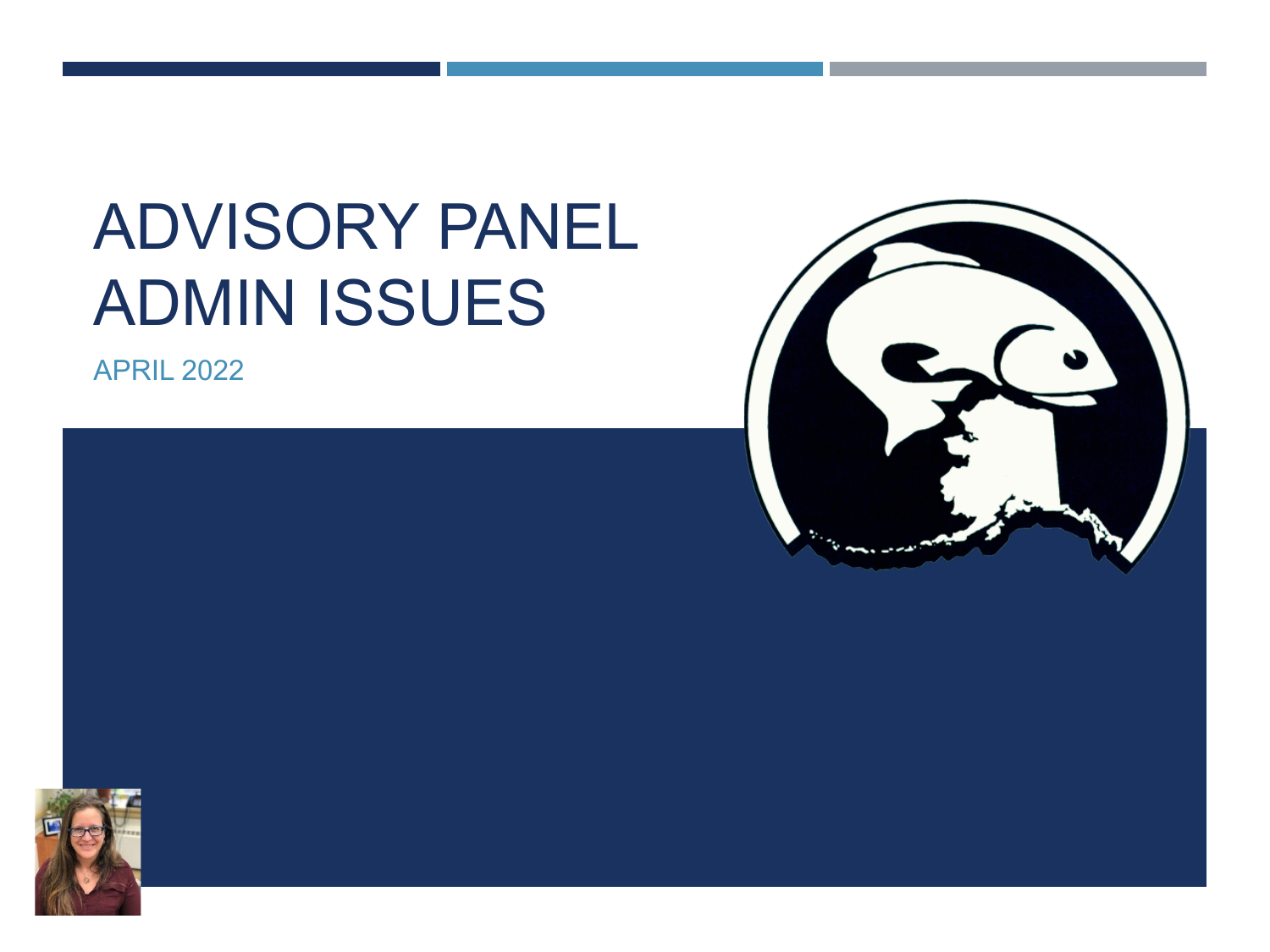#### HYBRID MEETING

- **Please be patient! Piloting a lot of** new technology and processes
- SSC: many members in person; some participating remotely
	- Also presenters and testifiers
- **Using Zoom not Adobe Connect for** remote participation
- **Meeting is still being recorded**





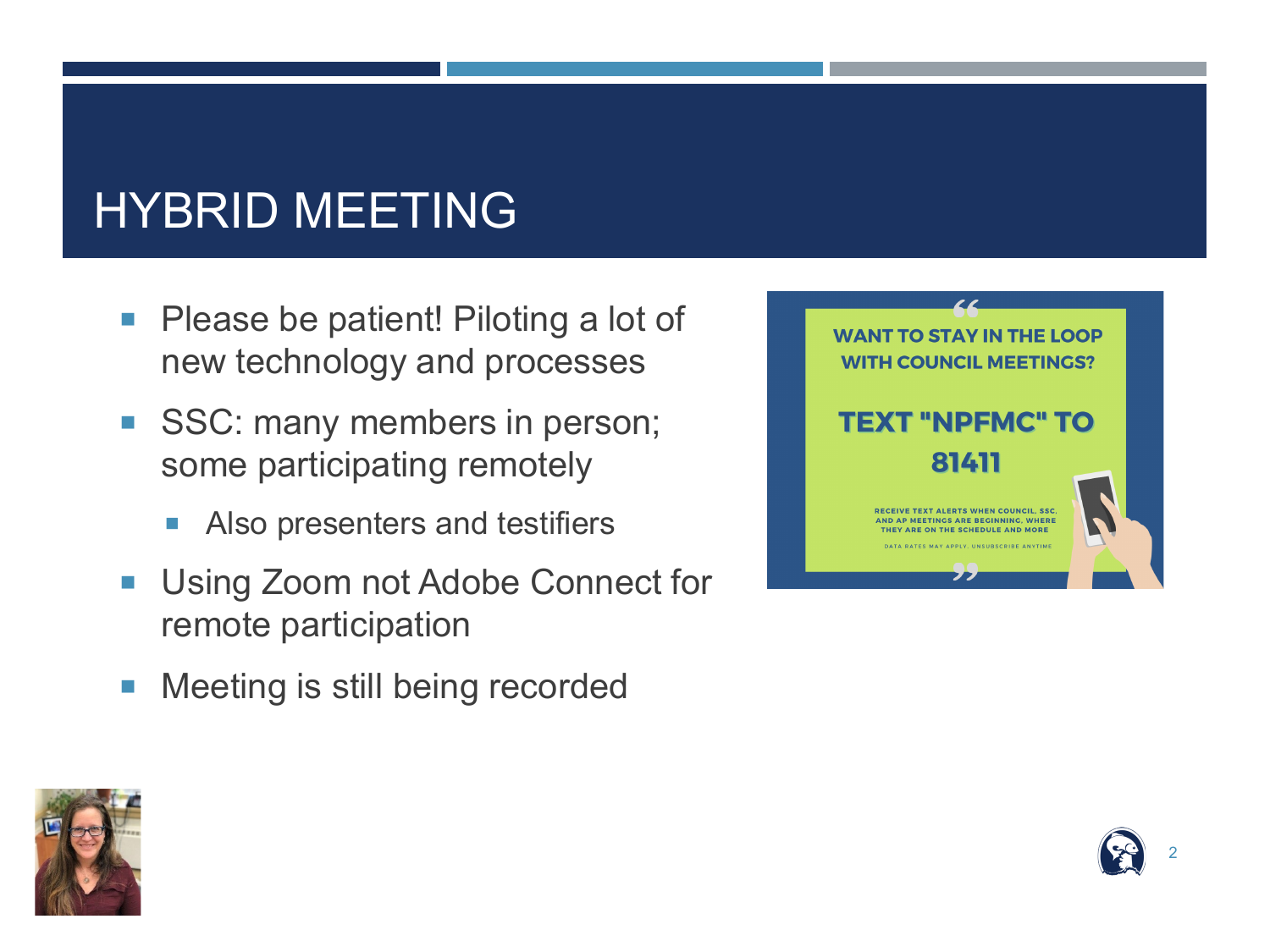#### COVID PROTOCOLS FOR IN-PERSON

- Masks are strongly encouraged
- Social distancing in the meeting room
- **If you experience symptoms, please test and participate** remotely
- **If you test positive for COVID, please let us know so we** can post an announcement in the room
	- *We will not disclose your personal information*
- **Please be sensitive to others' safety comfort levels;** some people may prefer a phone conversation rather than close talking in the hallway

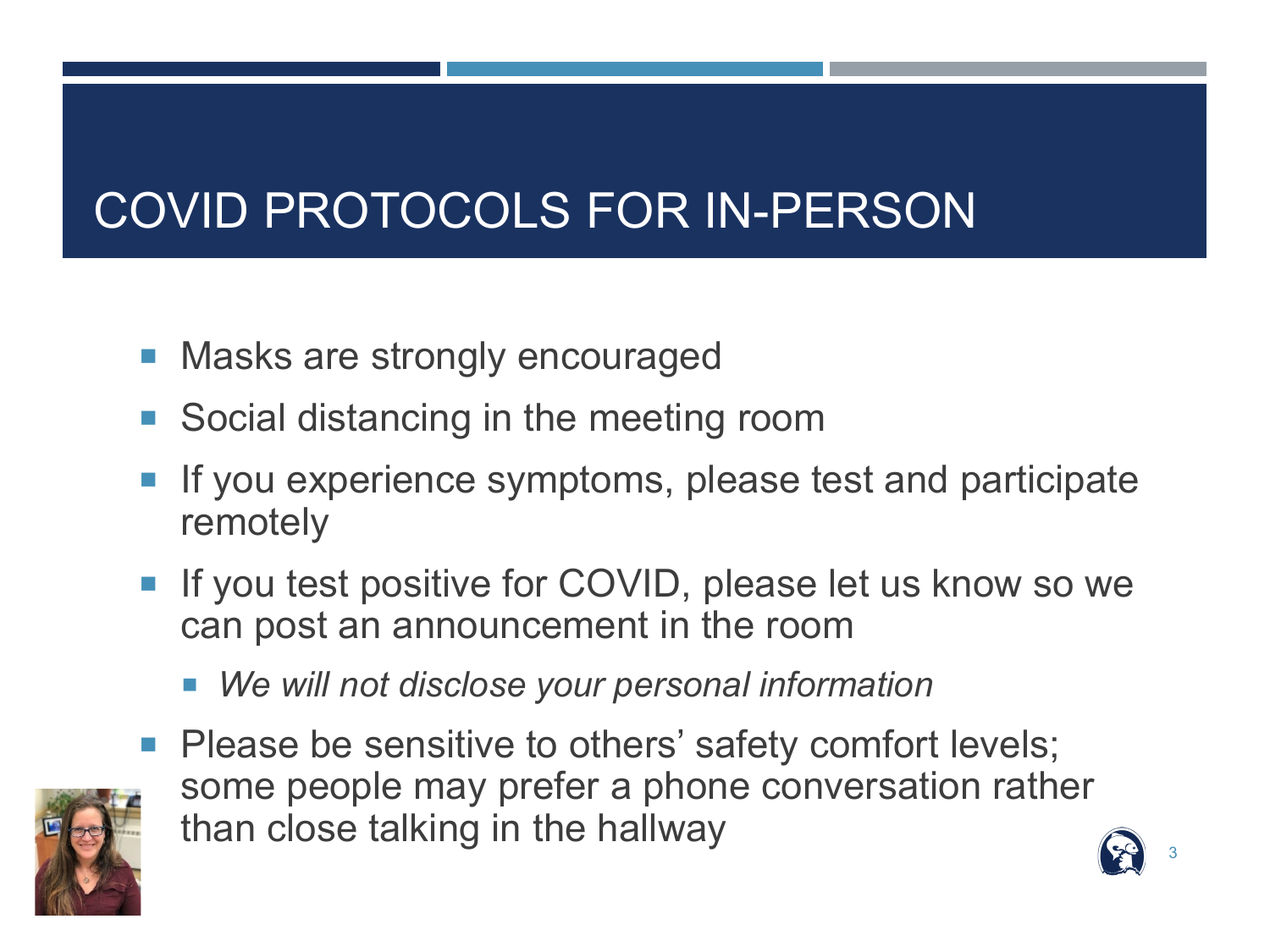**IN-PERSON OR REMOTE:** STILL USING EAGENDA TO SIGN UP FOR PUBLIC **TESTIMONY** 

*- Testimony by topic under each agenda item*  - *5 minute timer for oral testimony*



#### 1. Start from the SSC eAgenda:



| entific and Statistical Committee: September 28 - October 2, 2020, 8 am - 3 pm Alaska time – MEETING.<br>Sign up for testimony                              |                                                                                                                           | 3. Fill out this                                                                                                                                                               |
|-------------------------------------------------------------------------------------------------------------------------------------------------------------|---------------------------------------------------------------------------------------------------------------------------|--------------------------------------------------------------------------------------------------------------------------------------------------------------------------------|
| <b>Agenda Item</b><br><b>Name</b><br>Organization<br><b>Email Address</b><br>Phone<br><b>Attachments</b><br>I'm not a robot<br>reCAPTCHA<br>Privacy - Terms | Economic SAFE<br>Choose Files No file chosen<br>At the Council meeting, public comment is limite<br>groups/organizations. | form.<br>Use drop down<br>$\equiv$<br>to select the<br>agenda item<br>Enter your<br>٠.<br>personal details<br><b>Attach handouts</b><br>$\sim$<br>or ppts<br>Select "I'm not a |
|                                                                                                                                                             |                                                                                                                           | robot"                                                                                                                                                                         |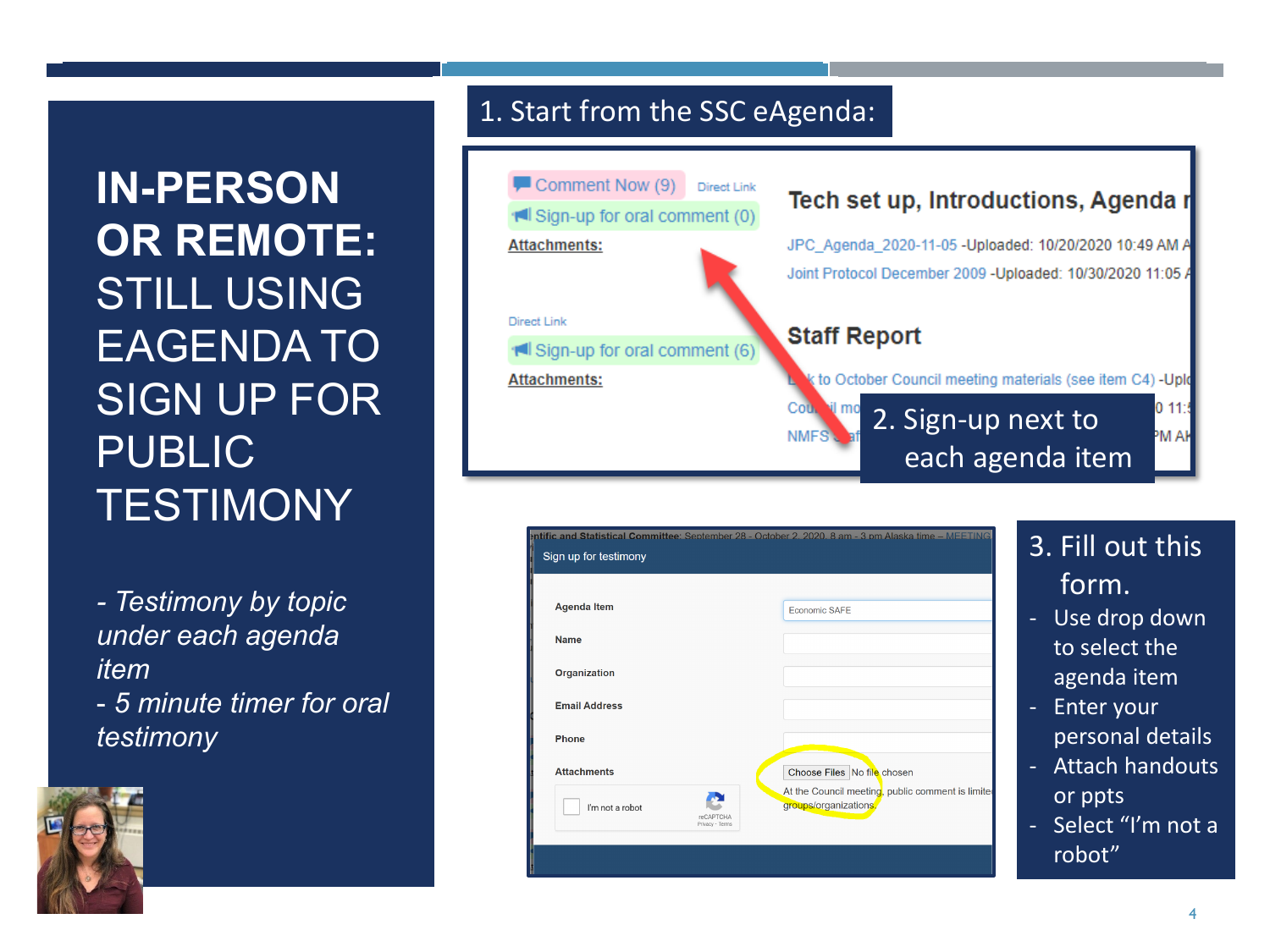#### HIGHLIGHTS FROM EXEC DIR REPORT

- **New Regional Administrators** 
	- NMFS: Jon Kurland (will speak to SSC on Tues AM)
	- USFWS: Sara Boario (at meeting on Weds)
- Yukon Salmon Summit priorities posted on Council agenda
- **NMFS/BOEM Draft Federal Survey Mitigation Strategy public** comment opportunity posted
	- Addresses anticipated impacts of offshore wind energy development on NMFS scientific surveys
- Annual IFQ report to the fleet posted



 AFA, A80, CGOA Rockfish, BSAI Crab Cooperative Reports  $\bullet$  posted  $\bullet$  5 and 3 and 3 and 3 and 3 and 3 and 3 and 3 and 3 and 3 and 3 and 3 and 3 and 3 and 3 and 3 and 3 and 3 and 3 and 3 and 3 and 3 and 3 and 3 and 3 and 3 and 3 and 3 and 3 and 3 and 3 and 3 and 3 and 3 and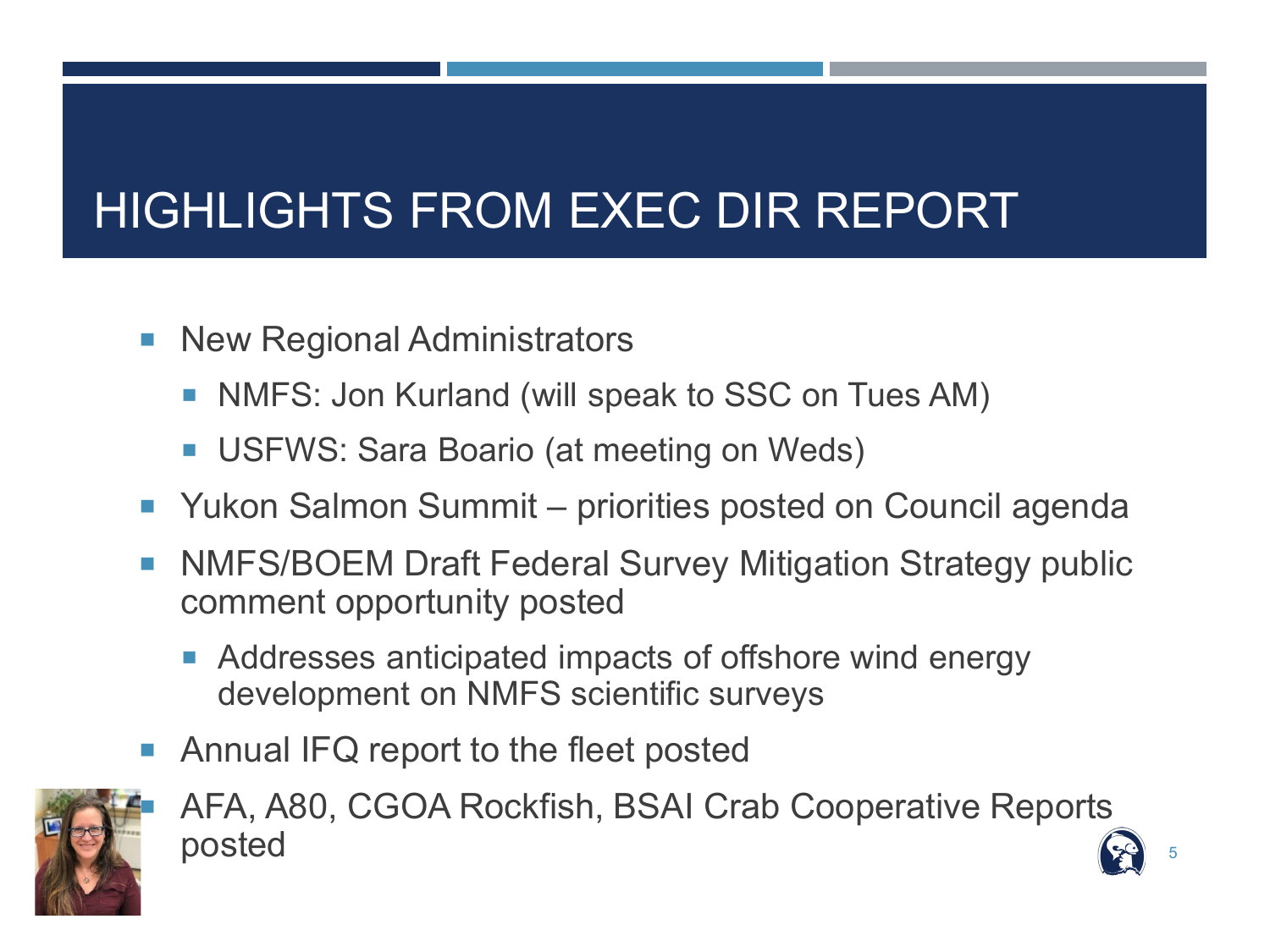#### STAFF PAPER: REFLECTIONS ON COUNCIL PROCESS AND IDEAS FOR CHANGE (1/5)

- Reviewed by Council in February 2022
- Council tasked their Executive Committee and SSC and AP leadership to review the paper and provide recommendations
	- **Held public meeting in March; report posted**
- **Intent is to review once more with SSC, AP, and Council at** April meeting, and receive public input
- Council will then direct staff whether to initiate deeper dive on any of these ideas for a future meeting.



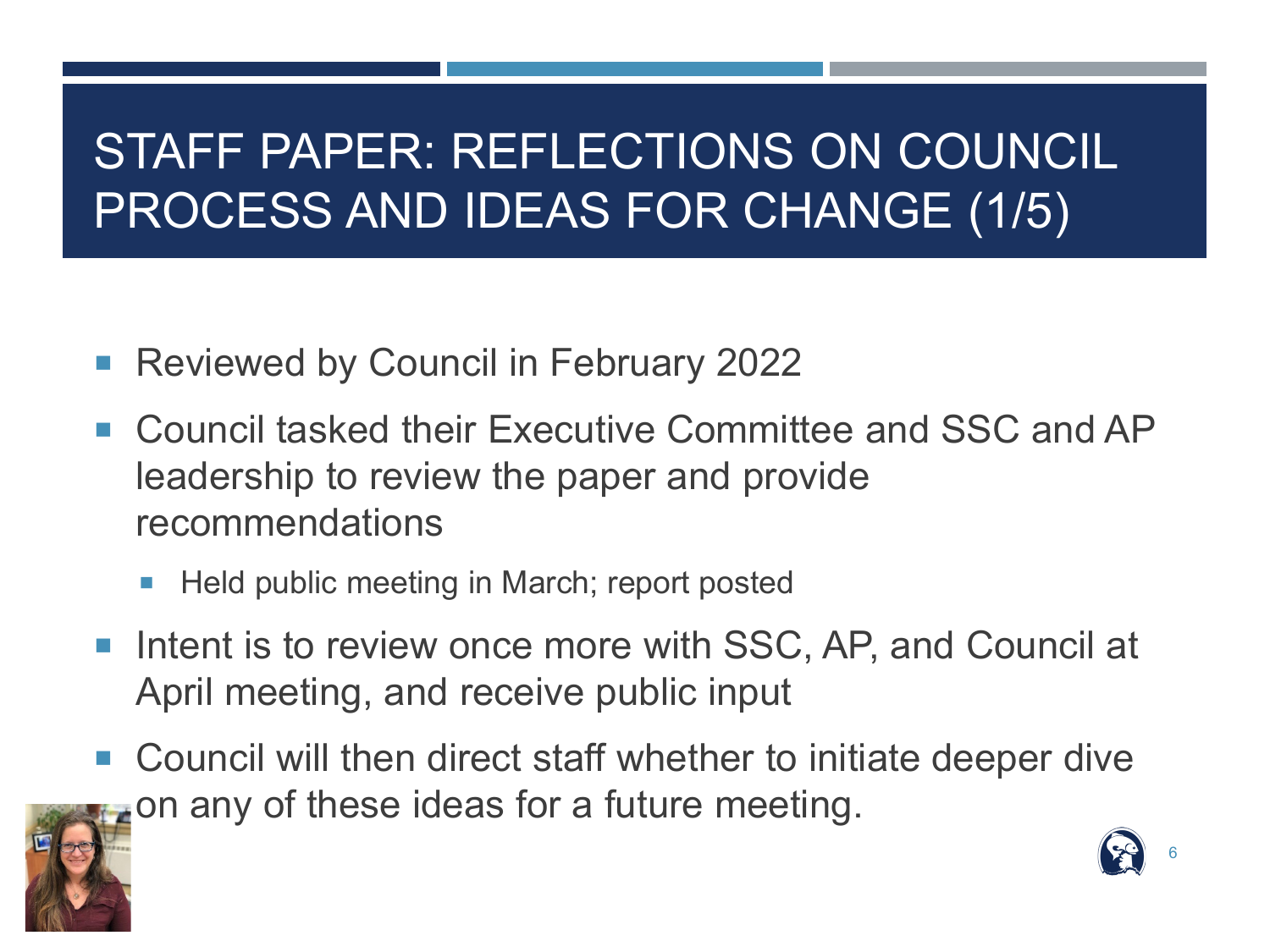#### COMMITTEE PRIORITIZED 5 IDEAS (2/5)

- Staff paper identifies 14 ideas for Council process change, (in no particular order), relating to:
	- Council meeting schedule/agenda timing, and
	- Council advisory bodies
- Ideas in staff paper are independent of accessibility and engagement changes already being implemented by Council, and would be considered in that framework
- Recommendation: initially prioritize 5 ideas for further **exploration**



Committee commented on all 14 ideas in their report

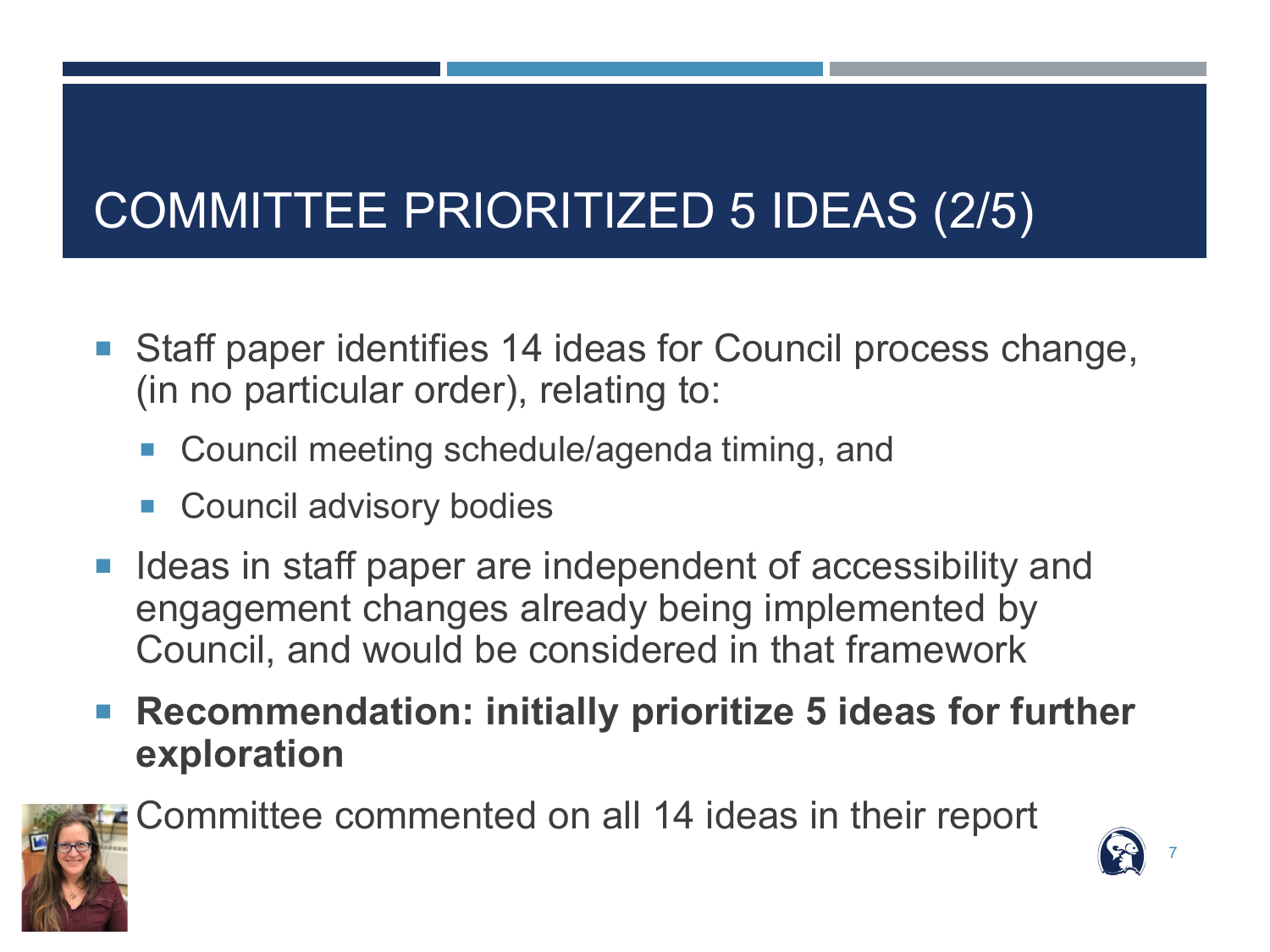#### COMMITTEE PRIORITIES (3/5)

- **5. Reevaluate the timing of the crab and groundfish harvest specifications, in light of fishery needs and stock prioritization**
	- Difficulties with crab specs and opening fisheries on October 15
	- SSC and AFSC author concerns with groundfish timing
	- BUT timing factors very complex need broad internal review

*Committee:*

 Hopeful that prioritizing this issue will also help address SSC workload (idea 13)



 Any changes should maintain robust quality of scientific info in the specifications process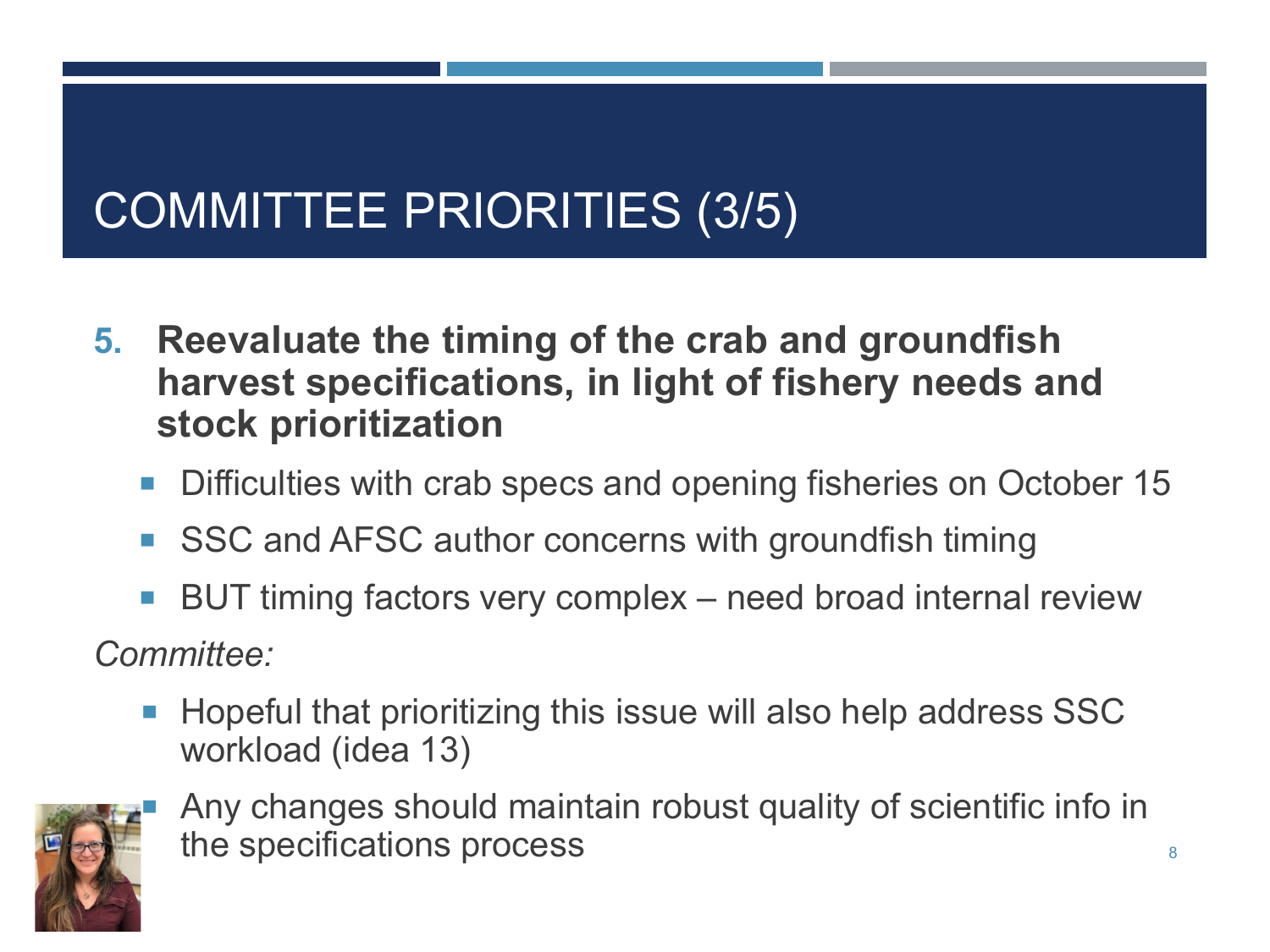### COMMITTEE PRIORITIES (4/5)

- **1. Reduce the number of annual Council meetings from 5 to 4, and drop the February meeting**
	- Dec to Feb shortest time for work between meetings (holiday leave)

*Committee:*

- Consider impacts on recurring February issues (especially for SSC), overlapping meeting dates incl PFMC, and when to schedule a meeting in the Pacific Northwest
- Consider tradeoffs of 4-meeting schedule with meeting length
- **2. Create a schedule that makes 1-2 meetings per year virtual, and the remaining meetings in person**
	- Cost savings for public and Council; equal access

*Committee:*



**Perhaps not scheduled if also do Idea 1; explore which agenda** items lend themselves well to virtual vs in-person 9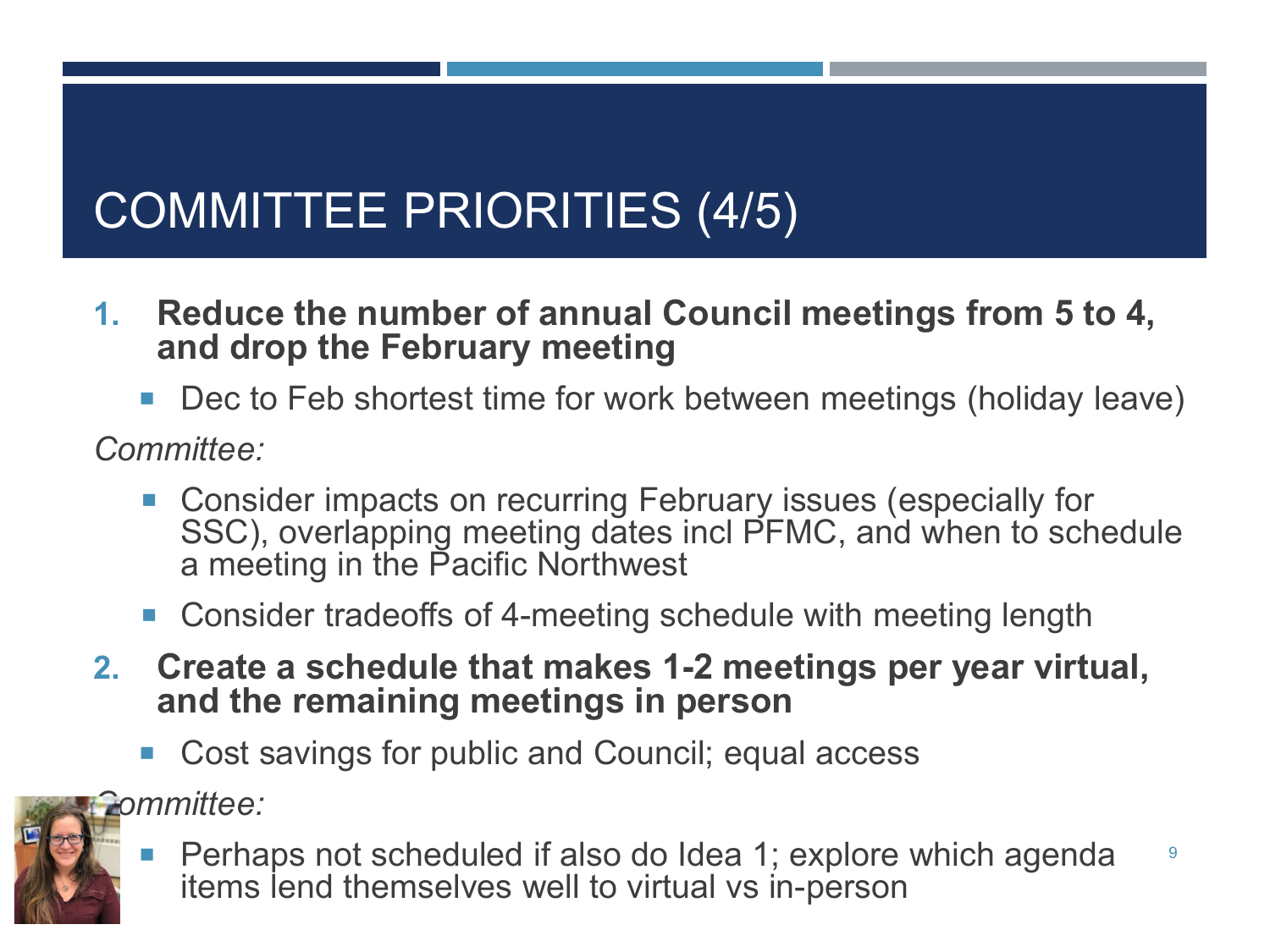## COMMITTEE PRIORITIES (5/5)

- **9. Changes to the nomination/reappointment process for the AP – timing, qualifications, term length**
	- Move AP nomination process earlier (deadline mid October)?
	- Change AP membership criteria? Term length?

*Committee:*

- Benefits of more time for Council to consider candidates
- Examine tradeoffs of a 1-year vs 3-year initial appointment, mentorship
- **12. Changes to the nomination/reappointment process for the SSC – timing, recruitment, soliciting SSC input.**
	- Move SSC nomination process earlier (deadline mid October)?
	- Consider SSC recruitment process, process for getting SSC input

*Committee:*



- Evaluate timing factors for when SSC members know about interest in reappointment and who will be Chair, as inputs to communicating on what expertise is needed
	- Recruitment ideas from other Councils?